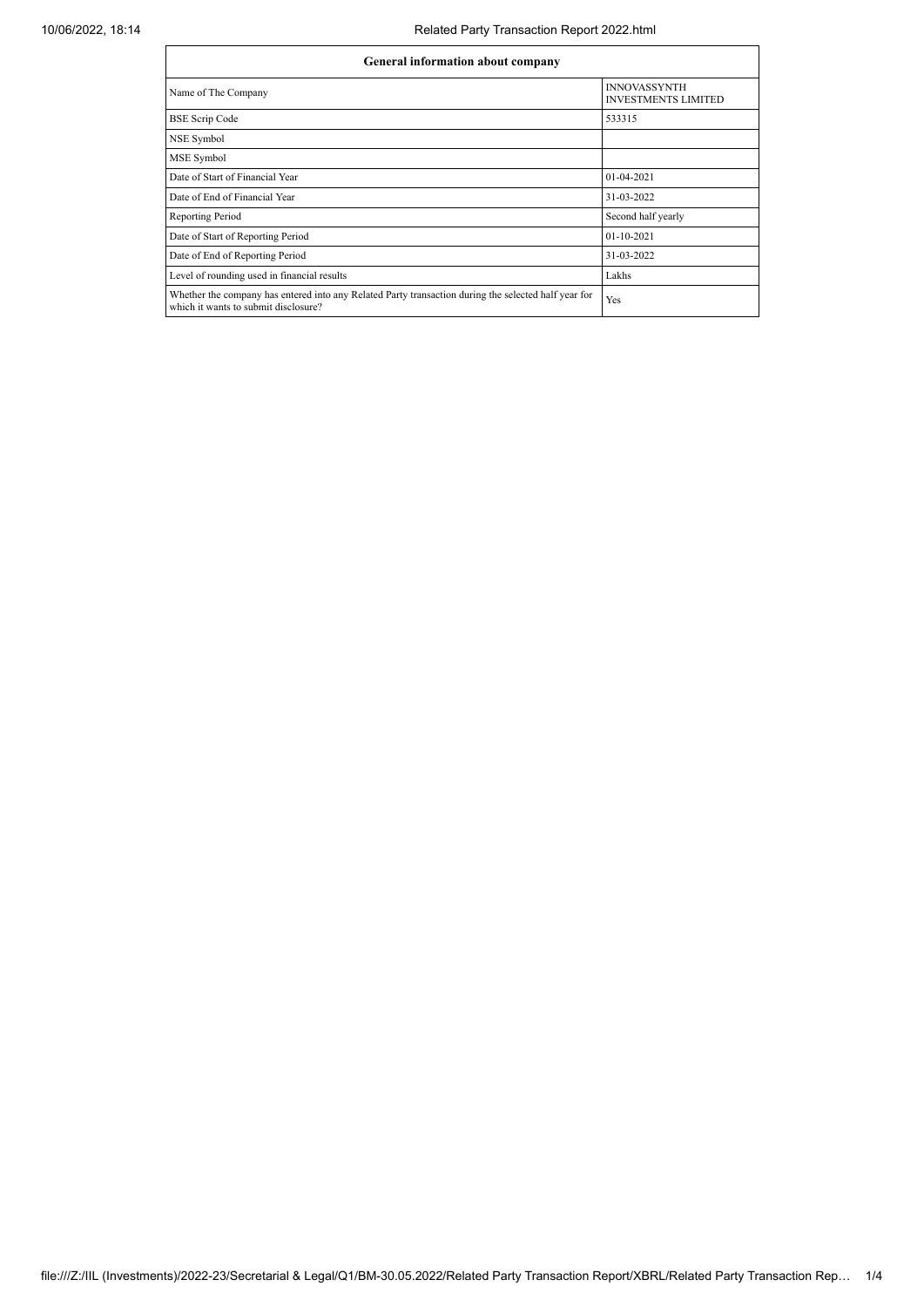|                                 |  | <b>Related party transactions</b>                 |                                                 |                                                  |                                                  |                                                 |  |
|---------------------------------|--|---------------------------------------------------|-------------------------------------------------|--------------------------------------------------|--------------------------------------------------|-------------------------------------------------|--|
|                                 |  | $\rm Sr$                                          | $\mathbf{1}$                                    | $\sqrt{2}$                                       | $\mathfrak{Z}$                                   | $\overline{4}$                                  |  |
| A. Details of related party     |  | Name of the<br>related party                      | <b>JANA CHATRA</b>                              | ABHISHEK DESHPANDE                               | SAMEER PAKHALI                                   | Dr Hardik Joshipura                             |  |
|                                 |  | Categories<br>of related<br>parties               | Key management personnel<br>of entity or parent | Key management personnel<br>of entity or parent  | Key management personnel<br>of entity or parent  | Key management personnel<br>of entity or parent |  |
|                                 |  | description<br>of<br>relationship                 | Managing Director                               | Company Secretary and<br>Chief Financial Officer | Company Secretary and<br>Chief Financial Officer | Chairman and Managing<br>Director               |  |
|                                 |  | PAN of<br>related party                           | ABKPR5084N                                      | BZXPD5847F                                       | BRWPP5150Q                                       | ADYPJ8969J                                      |  |
|                                 |  | $\mathop{\rm CIN}\nolimits$ of<br>related party   | L67120MH2008PLC178923                           | L67120MH2008PLC178923                            | L67120MH2008PLC178923                            | L67120MH2008PLC178923                           |  |
| <b>B.</b> Details of<br>related |  | Purchase of<br>goods and<br>services              | $\boldsymbol{0}$                                | $\boldsymbol{0}$                                 | $\boldsymbol{0}$                                 | $\boldsymbol{0}$                                |  |
| party<br>transactions           |  | Sale of<br>goods and<br>services                  | $\boldsymbol{0}$                                | $\boldsymbol{0}$                                 | $\boldsymbol{0}$                                 | $\boldsymbol{0}$                                |  |
|                                 |  | Purchase of<br>fixed assets                       | $\boldsymbol{0}$                                | $\mathbf{0}$                                     | $\mathbf{0}$                                     | $\boldsymbol{0}$                                |  |
|                                 |  | Sale of fixed<br>assets                           | $\boldsymbol{0}$                                | $\boldsymbol{0}$                                 | $\boldsymbol{0}$                                 | $\boldsymbol{0}$                                |  |
|                                 |  | Rendering of<br>services                          | $\boldsymbol{0}$                                | $\boldsymbol{0}$                                 | $\boldsymbol{0}$                                 | $\boldsymbol{0}$                                |  |
|                                 |  | Receiving of<br>services                          |                                                 | $\boldsymbol{0}$                                 | $\mathbf{0}$                                     | $\boldsymbol{0}$                                |  |
|                                 |  | Leases                                            | $\boldsymbol{0}$                                | $\boldsymbol{0}$                                 | $\mathbf{0}$                                     | 0.18                                            |  |
|                                 |  | Loans and<br>advances<br>given                    | $\boldsymbol{0}$                                | $\boldsymbol{0}$                                 | $\boldsymbol{0}$                                 | $\boldsymbol{0}$                                |  |
|                                 |  | Loans and<br>advances<br>taken                    | $\boldsymbol{0}$                                | $\boldsymbol{0}$                                 | $\boldsymbol{0}$                                 | $\boldsymbol{0}$                                |  |
|                                 |  | Loans and<br>advances<br>given that<br>are repaid | $\boldsymbol{0}$                                | $\boldsymbol{0}$                                 | $\boldsymbol{0}$                                 | $\boldsymbol{0}$                                |  |
|                                 |  | Loans and<br>advances<br>taken that<br>are repaid | $\boldsymbol{0}$                                | $\boldsymbol{0}$                                 | $\boldsymbol{0}$                                 | $\boldsymbol{0}$                                |  |
|                                 |  | Deposits<br>$_{\rm placed}$                       | $\boldsymbol{0}$                                | $\boldsymbol{0}$                                 | $\boldsymbol{0}$                                 | $\boldsymbol{0}$                                |  |
|                                 |  | Deposits<br>taken                                 | $\boldsymbol{0}$                                | $\boldsymbol{0}$                                 | $\boldsymbol{0}$                                 | $\boldsymbol{0}$                                |  |
|                                 |  | Transfer of<br>research &<br>development          | $\boldsymbol{0}$                                | $\boldsymbol{0}$                                 | $\boldsymbol{0}$                                 | $\boldsymbol{0}$                                |  |
|                                 |  | Transfers<br>under lease<br>agreement             | $\boldsymbol{0}$                                | $\boldsymbol{0}$                                 | $\boldsymbol{0}$                                 | $\boldsymbol{0}$                                |  |
|                                 |  | Equity<br>investment                              | $\boldsymbol{0}$                                | $\boldsymbol{0}$                                 | $\boldsymbol{0}$                                 | $\boldsymbol{0}$                                |  |
|                                 |  | Impairment<br>in equity<br>investment             | $\boldsymbol{0}$                                | $\boldsymbol{0}$                                 | $\boldsymbol{0}$                                 | $\boldsymbol{0}$                                |  |
|                                 |  | Expense for<br>bad or<br>doubtful<br>debts        | $\boldsymbol{0}$                                | $\boldsymbol{0}$                                 | $\boldsymbol{0}$                                 | $\boldsymbol{0}$                                |  |
|                                 |  | Guarantees<br>or collateral<br>given              | $\boldsymbol{0}$                                | $\boldsymbol{0}$                                 | $\boldsymbol{0}$                                 | $\boldsymbol{0}$                                |  |
|                                 |  | Guarantees<br>or collateral<br>taken              | $\boldsymbol{0}$                                | $\boldsymbol{0}$                                 | $\boldsymbol{0}$                                 | $\boldsymbol{0}$                                |  |
|                                 |  | Interest<br>income                                | $\boldsymbol{0}$                                | $\boldsymbol{0}$                                 | $\boldsymbol{0}$                                 | $\boldsymbol{0}$                                |  |
|                                 |  | Interest paid                                     | $\boldsymbol{0}$                                | $\boldsymbol{0}$                                 | $\boldsymbol{0}$                                 | $\boldsymbol{0}$                                |  |
|                                 |  | Dividend<br>income                                | $\boldsymbol{0}$                                | $\boldsymbol{0}$                                 | $\boldsymbol{0}$                                 | $\boldsymbol{0}$                                |  |
|                                 |  | Dividend<br>paid                                  | $\boldsymbol{0}$                                | $\boldsymbol{0}$                                 | $\boldsymbol{0}$                                 | $\boldsymbol{0}$                                |  |
|                                 |  | Management                                        | $\boldsymbol{0}$                                | $\boldsymbol{0}$                                 | $\boldsymbol{0}$                                 | $\boldsymbol{0}$                                |  |

file:///Z:/IIL (Investments)/2022-23/Secretarial & Legal/Q1/BM-30.05.2022/Related Party Transaction Report/XBRL/Related Party Transaction Rep… 2/4